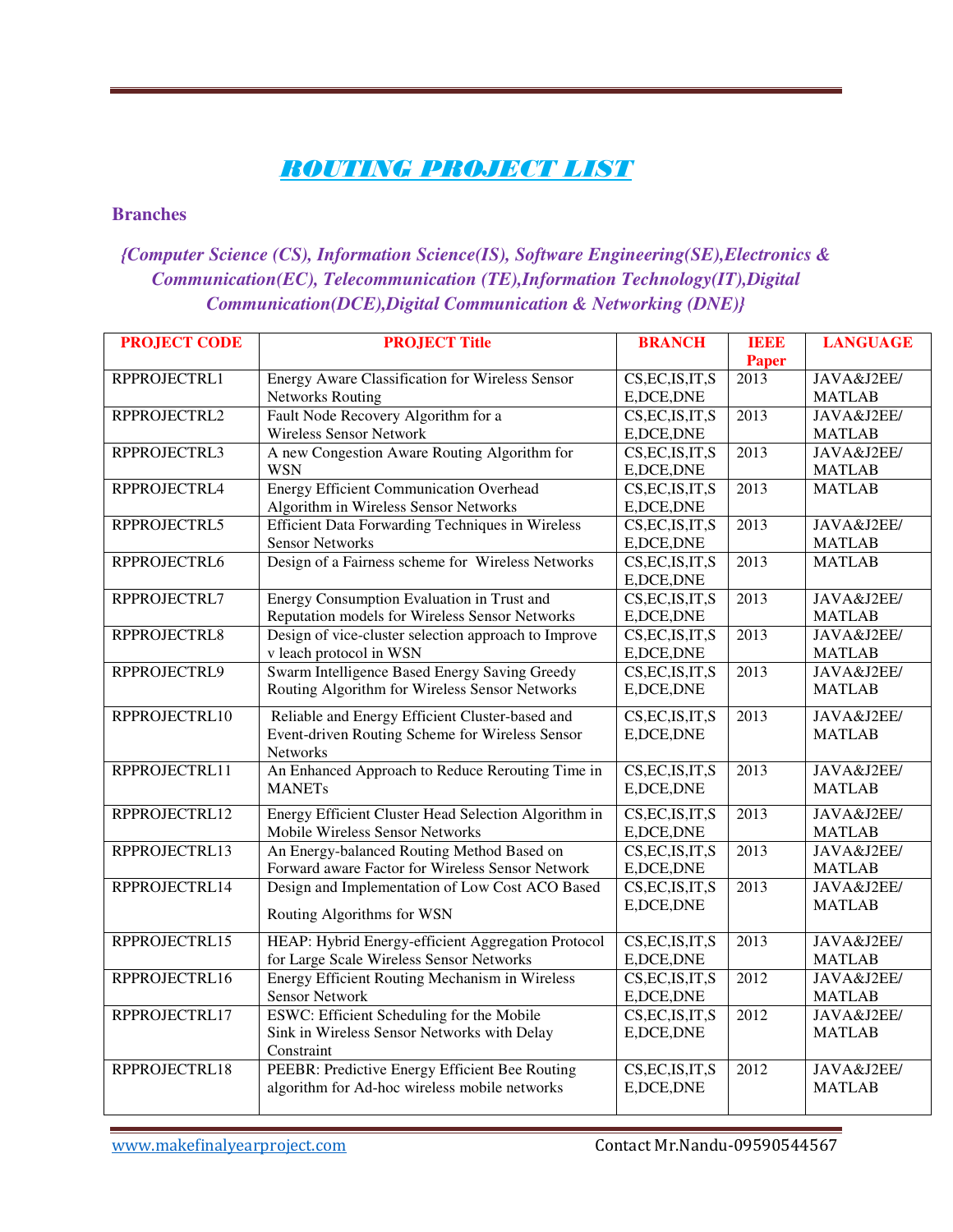| <b>PROJECT CODE</b> | <b>PROJECT Title</b>                                                                                                                        | <b>BRANCH</b>                                     | ПЫЫЕ<br><b>Paper</b> | <b>LANGUAGE</b>             |
|---------------------|---------------------------------------------------------------------------------------------------------------------------------------------|---------------------------------------------------|----------------------|-----------------------------|
| RPPROJECTRL19       | A trustworthy energy efficient MIMO routing<br>algorithm based on game theory for WSN                                                       | $\overline{\text{CS,EC,IS,IT}},$ S<br>E, DCE, DNE | 2012                 | JAVA&J2EE/<br><b>MATLAB</b> |
| RPPROJECTRL20       | Requisite trust-based Secure Routing Protocol for<br><b>MANETs</b>                                                                          | CS, EC, IS, IT, S<br>E, DCE, DNE                  | 2012                 | JAVA&J2EE/<br><b>MATLAB</b> |
| RPPROJECTRL21       | A Novel Indirect Trust Based Link State Routing<br>Scheme Using a Robust Route Trust Method for<br><b>Wireless Sensor Networks</b>          | CS, EC, IS, IT, S<br>E, DCE, DNE                  | 2012                 | JAVA&J2EE/<br><b>MATLAB</b> |
| RPPROJECTRL22       | Slot Management Routing Protocol                                                                                                            | CS, EC, IS, IT, S<br>E, DCE, DNE                  | 2012                 | JAVA&J2EE/<br><b>MATLAB</b> |
| RPPROJECTRL23       | <b>TARF Routing Algorithm</b>                                                                                                               | CS, EC, IS, IT, S<br>E, DCE, DNE                  | 2012                 | JAVA&J2EE/<br><b>MATLAB</b> |
| RPPROJECTRL24       | An Obstacle Aware Clustering Algorithm for<br><b>Wireless Sensor Network</b>                                                                | CS, EC, IS, IT, S<br>E, DCE, DNE                  | 2012                 | JAVA&J2EE/<br><b>MATLAB</b> |
| RPPROJECTRL25       | A WSN Routing Algorithm Using Overpayment on<br>Complex Network                                                                             | CS, EC, IS, IT, S<br>E, DCE, DNE                  | 2012                 | JAVA&J2EE/<br><b>MATLAB</b> |
| RPPROJECTRL26       | Mobile Traffic Sensor Routing in Dynamic<br><b>Transportation Systems</b>                                                                   | CS, EC, IS, IT, S<br>E, DCE, DNE                  | 2014                 | <b>MATLAB</b>               |
| RPPROJECTRL27       | A Transmission Scheme for Wireless Sensor<br>Networks Using Ant Colony Optimization with<br><b>Unconventional Characteristics</b>           | CS, EC, IS, IT, S<br>E, DCE, DNE                  | 2014                 | <b>MATLAB</b>               |
| RPPROJECTRL28       | Performance Improvement of MANET under DSR<br>Protocol using Swarm Optimization                                                             | CS, EC, IS, IT, S<br>E, DCE, DNE                  | 2014                 | <b>MATLAB</b>               |
| RPPROJECTRL29       | LoCoDuo - Low Cost Dual Hop Clustering based<br>Routing Protocol for Wireless Sensor Network                                                | CS, EC, IS, IT, S<br>E, DCE, DNE                  | 2014                 | JAVA&J2EE/<br><b>MATLAB</b> |
| RPPROJECTRL30       | Enhanced Flooding Scheme for AODV Routing<br>Protocol in Mobile Ad hoc Networks                                                             | CS, EC, IS, IT, S<br>E, DCE, DNE                  | 2014                 | JAVA&J2EE/<br><b>MATLAB</b> |
| RPPROJECTRL31       | Improvement Delay and Capacity (Throughput) in<br>Mobile Ad Hoc Networks Using A New Routing<br>Algorithm                                   | CS, EC, IS, IT, S<br>E, DCE, DNE                  | 2014                 | <b>MATLAB</b>               |
| RPPROJECTRL32       | A Network Lifetime Enhancement Method for Sink<br>Relocation and Its Analysis in Wireless Sensor<br>Networks                                | CS, EC, IS, IT, S<br>E, DCE, DNE                  | 2014                 | JAVA&J2EE/<br><b>MATLAB</b> |
| RPPROJECTRL33       | Reliability-Oriented Single-Path Routing Protocols in<br><b>Wireless Sensor Networks</b>                                                    | CS, EC, IS, IT, S<br>E, DCE, DNE                  | 2014                 | <b>MATLAB</b>               |
| RPPROJECTRL34       | EDAL: An Energy-Efficient, Delay-Aware,<br>and<br>Lifetime-Balancing Data Collection Protocol for<br>Heterogeneous Wireless Sensor Networks | CS, EC, IS, IT, S<br>E, DCE, DNE                  | 2014                 | <b>MATLAB</b>               |
| RPPROJECTRL35       | SAERP: Energy Efficiency Real-time<br>Routing<br>Protocol in WSN s                                                                          | CS, EC, IS, IT, S<br>E, DCE, DNE                  | 2014                 | JAVA&J2EE/M<br><b>ATLAB</b> |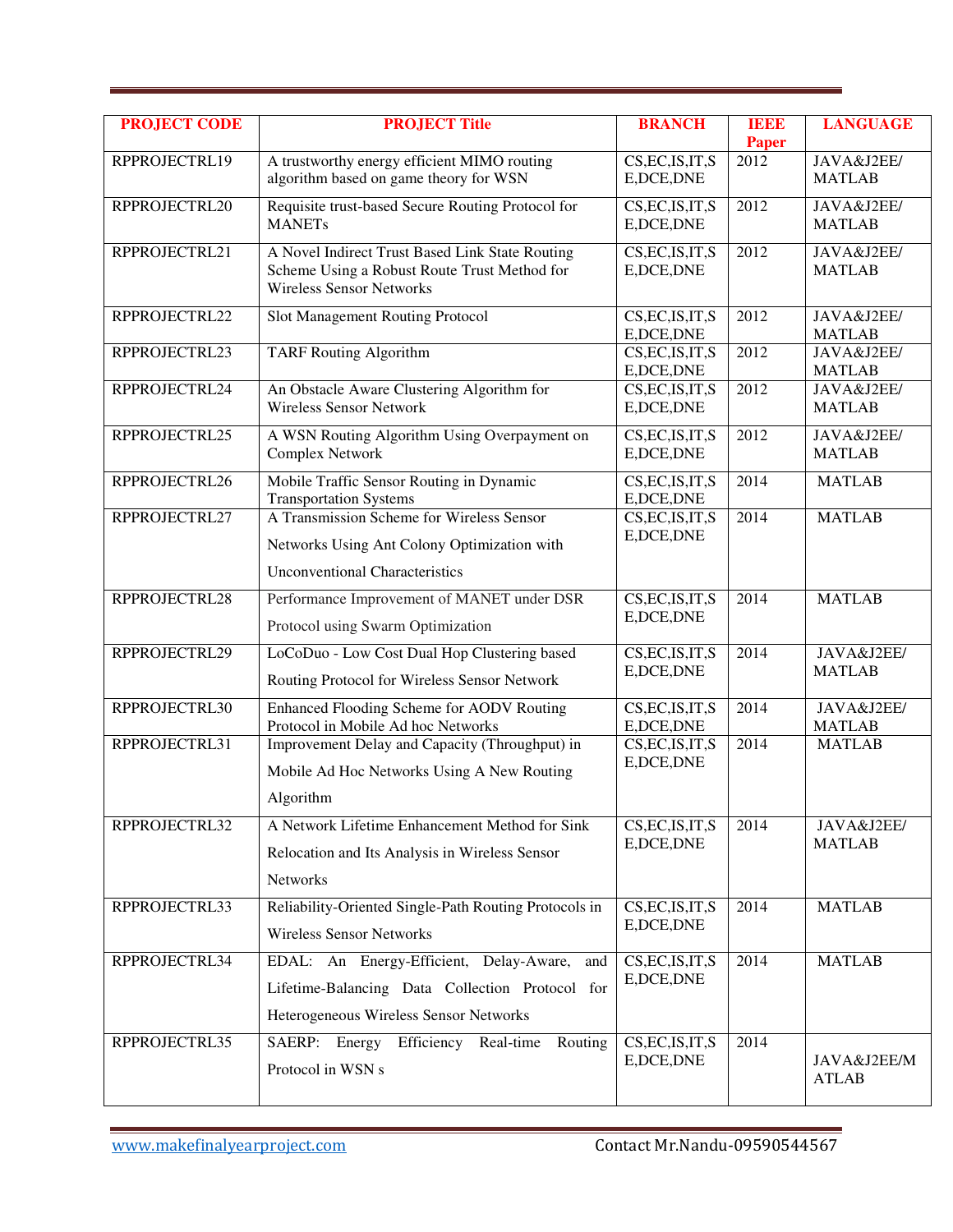| RPPROJECTRL36 | Overcoming Far-end Congestion in Large-Scale        | CS, EC, IS, IT, S | 2015 | <b>MATLAB</b> |
|---------------|-----------------------------------------------------|-------------------|------|---------------|
|               | <b>Networks</b>                                     | E, DCE, DNE       |      |               |
| RPPROJECTRL37 | An Efficient Cluster-Tree Based Data Collection     | CS, EC, IS, IT, S | 2015 | <b>MATLAB</b> |
|               | Scheme for Large Mobile Wireless Sensor Networks    | E, DCE, DNE       |      |               |
| RPPROJECTRL38 | Extending Wireless Sensor Network Lifetime          | CS, EC, IS, IT, S | 2015 | <b>MATLAB</b> |
|               | With Global Energy Balance                          | E, DCE, DNE       |      |               |
| RPPROJECTRL39 | Clustering Algorithms for Wireless Sensor Networks: | CS, EC, IS, IT, S | 2015 | JAVA&         |
|               | A Review                                            | E, DCE, DNE       |      | J2EE/MATLAB   |
| RPPROJECTRL40 | Bandwidth-Aware High-Throughput Routing with        | CS, EC, IS, IT, S | 2015 | <b>MATLAB</b> |
|               | Successive Interference Cancellation in Multi hop   | E, DCE, DNE       |      |               |
|               | <b>Wireless Networks</b>                            |                   |      |               |
| RPPROJECTRL41 | A Greedy Algorithm in WSNs for Maximum Network      | CS, EC, IS, IT, S | 2015 | <b>MATLAB</b> |
|               | Lifetime and Communication Reliability              | E, DCE, DNE       |      |               |
| RPPROJECTRL42 | A Distributed Approach to Construct Hierarchical    | CS, EC, IS, IT, S | 2015 | <b>MATLAB</b> |
|               | Structure for Routing with Balanced Energy          | E, DCE, DNE       |      |               |
|               | Consumption in WSNs                                 |                   |      |               |
|               |                                                     |                   |      |               |
| RPPROJECTRL43 | A Framework for Evaluating the Best Achievable      | CS, EC, IS, IT, S | 2015 | <b>MATLAB</b> |
|               | Distributed Lifetime-Efficient<br>Performance<br>by | E, DCE, DNE       |      |               |
|               | Routing Schemes in Wireless Sensor Networks         |                   |      |               |
|               |                                                     |                   |      |               |
| RPPROJECTRL44 | E-MAntNet: An ACO-Based Energy Efficient            | CS, EC, IS, IT, S | 2015 | <b>MATLAB</b> |
|               | Routing Protocol for Mobile Ad Hoc Networks         | E, DCE, DNE       |      |               |
| RPPROJECTRL45 | An Improved Cluster Head Selection Approach for     | CS, EC, IS, IT, S | 2015 | JAVA&J2EE/    |
|               | Energy Efficiency in Wireless Sensor Networks: A    | E, DCE, DNE       |      | <b>MATLAB</b> |
|               | Review                                              |                   |      |               |
| RPPROJECTRL46 | High-Throughput Reliable Multicast in Multi-Hop     | CS, EC, IS, IT, S | 2015 | <b>MATLAB</b> |
|               | <b>Wireless Mesh Networks</b>                       | E, DCE, DNE       |      |               |
| RPPROJECTRL47 | Power Control in Non-uniform Wireless Sensor        | CS, EC, IS, IT, S | 2015 | <b>MATLAB</b> |
|               | Networks Based on the Parallel Ant Colony           | E, DCE, DNE       |      |               |
|               | Algorithm                                           |                   |      |               |
| RPPROJECTRL48 | Opportunistic Routing Algorithm for Relay Node      | CS, EC, IS, IT, S | 2015 | <b>MATLAB</b> |
|               | Selection in Wireless Sensor Networks               | E, DCE, DNE       |      |               |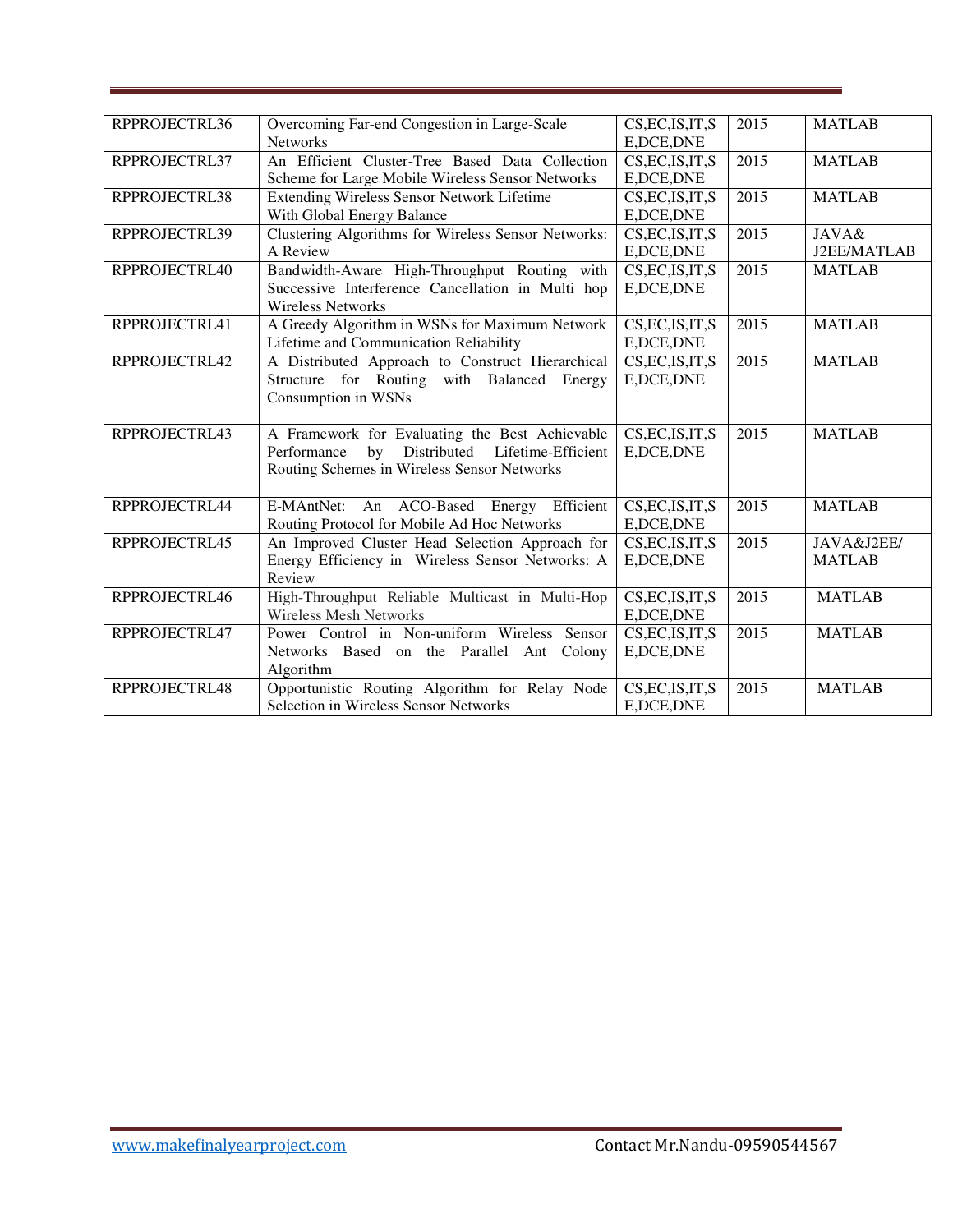# *DATA MINING & WEB MINING & SOFTWARE ENGINEERING*

| <b>PROJECT CODE</b> | <b>PROJECT Title</b>                                    | <b>BRAN</b><br>CH                         | 100<br><b>Paper</b> | <b>LANGUAGE</b> |
|---------------------|---------------------------------------------------------|-------------------------------------------|---------------------|-----------------|
| DWPROJECTRL1        | Design and Implementation for Ranking of web            | CS, IS, I                                 | 2013                | JAVA&J2EE       |
|                     | documents using semantic similarity                     | T,SE                                      |                     |                 |
| DWPROJECTRL2        | Design and implementation of clustering project         | CS, IS, I                                 | 2013                | JAVA&J2EE       |
|                     | proposals on ontology based text mining approach        | T,SE                                      |                     |                 |
| DWPROJECTRL3        | Design and Implementation of a Software Tool for        | CS, IS, I                                 | 2013                | JAVA&J2EE       |
|                     | Raising Awareness of Diabetic Foot in Diabetic Patients | T,SE                                      |                     |                 |
| DWPROJECTRL4        | Design and Implementation Intelligent search in E-      | CS, IS, I                                 | 2013                | JAVA&J2EE       |
|                     | Tourism services using Recommendation System            | T,SE                                      |                     |                 |
| DWPROJECTRL5        | Online Search and Buying Behavior in Consumer           | CS, IS, I                                 | 2013                | JAVA&J2EE       |
|                     | Markets                                                 | T,SE                                      |                     |                 |
| <b>DWPROJECTRL6</b> | Review analyzer: Analyzing consumer product reviews     | CS, IS, I                                 | 2012                | JAVA&J2EE       |
|                     | from review collections                                 | T,SE                                      |                     |                 |
| DWPROJECTRL7        | Web caching through modified cache replacement          | CS, IS, I                                 | 2012                | JAVA&J2EE       |
|                     | algorithm                                               | T,SE                                      |                     |                 |
| <b>DWPROJECTRL8</b> | of<br>User's<br>Web-Browsing<br>Prediction<br>Behavior: | CS, IS, I                                 | 2012                | JAVA&J2EE       |
|                     | Application of Markov Model                             | T,SE                                      |                     |                 |
| DWPROJECTRL9        | Web Search Personalization by User Profiling            | CS, IS, I<br>T,SE                         | 2013                | JAVA&J2EE       |
| DWPROJECTRL10       | Mining Contents in Web Page Using Cosine Similarity     | $\overline{\text{CS},\text{IS},\text{I}}$ | 2013                | JAVA&J2EE       |
|                     |                                                         | T,SE                                      |                     |                 |
| DWPROJECTRL11       | Design and Implementation of Addressing Mental Health   | CS, IS, I<br>T,SE                         | 2011                | JAVA&J2EE       |
|                     | Epidemic among University Students via Web-based,       |                                           |                     |                 |
|                     | Self-Screening and Referral System                      |                                           |                     |                 |
| DWPROJECTRL12       | An Ontology-Based Text-Mining Method to Cluster         | CS, IS, I                                 | 2012                | JAVA&J2EE       |
|                     | Proposals for Research Project Selection                | T,SE                                      |                     |                 |
| DWPROJECTRL13       | A Hybrid Approach for Predicting User's Future Request  | CS, IS, I                                 | 2014                | JAVA&J2EE       |
| DWPROJECTRL14       | WebMate: Web Application Test Generation in the Real    | T,SE<br>CS, IS, I                         | 2014                | JAVA&J2EE       |
|                     | World                                                   | T,SE                                      |                     |                 |
| DWPROJECTRL15       | Mining Social Media Data for Understanding Students'    | CS, IS, I                                 | 2014                | JAVA&J2EE       |
|                     | Learning Experiences                                    | T,SE                                      |                     |                 |
| DWPROJECTRL16       | Prioritizing web links based on web usage and content   | CS, IS, I                                 | 2014                | JAVA&J2EE       |
|                     | data                                                    | T,SE                                      |                     |                 |
| DWPROJECTRL17       | An approach towards comprehensive sentimental data      | CS, IS, I                                 | 2014                | JAVA&J2EE       |
|                     | analysis and opinion mining                             | T,SE                                      |                     |                 |
|                     |                                                         |                                           |                     |                 |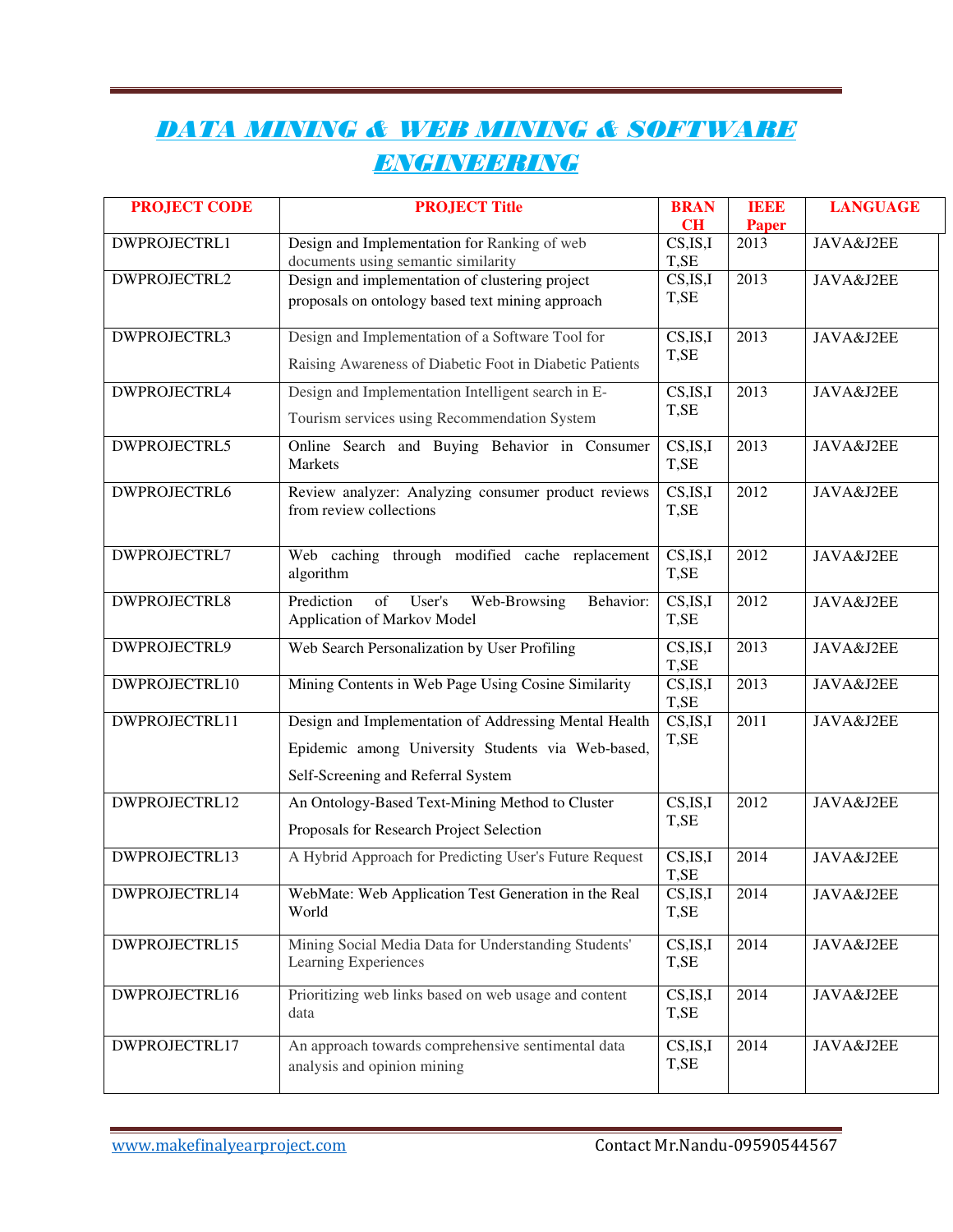| DWPROJECTRL18 | Book recommendation system based on combine features                                                       | CS, IS, I         | 2014 | JAVA&J2EE |
|---------------|------------------------------------------------------------------------------------------------------------|-------------------|------|-----------|
|               |                                                                                                            | T,SE              |      |           |
|               | of content based filtering, collaborative filtering and                                                    |                   |      |           |
|               | association rule mining                                                                                    |                   |      |           |
| DWPROJECTRL19 | News recommendation based on Web usage and Web                                                             | CS, IS, I         | 2014 | JAVA&J2EE |
|               | content mining                                                                                             | T,SE              |      |           |
| DWPROJECTRL20 | Semantic Properties of Customer Sentiment in Tweets                                                        | CS, IS, I         | 2014 | JAVA&J2EE |
|               |                                                                                                            | T,SE              |      |           |
| DWPROJECTRL21 | Design Intelligence of Web Application for Internet                                                        | CS, IS, I         | 2015 | JAVA&J2EE |
|               | Direct Consumer-to-consumer trading                                                                        | T,SE              |      |           |
| DWPROJECTRL22 | Towards Effective Bug Triage with Software Data                                                            | CS, IS, I         | 2015 | JAVA&J2EE |
|               | <b>Reduction Techniques</b>                                                                                | T,SE              |      |           |
|               |                                                                                                            |                   |      |           |
| DWPROJECTRL23 | Cascade with Varying Activation Probability Model for                                                      | CS, IS, I         | 2015 | JAVA&J2EE |
|               | Influence Maximization in Social Networks                                                                  | T,SE              |      |           |
| DWPROJECTRL24 | THE SAFE MINER: A Fine Grained Aspect Level                                                                | CS, IS, I         | 2015 | JAVA&J2EE |
|               | Approach for Resolving the Sentiment                                                                       | T,SE              |      |           |
|               |                                                                                                            |                   |      |           |
| DWPROJECTRL25 | Domain-Specific Key phrase Extraction and Near-                                                            | CS, IS, I         | 2015 | JAVA&J2EE |
|               | Duplicate Article Detection based on Ontology                                                              | T,SE              |      |           |
| DWPROJECTRL26 | Identifying Semantic and Syntactic Relations from Text                                                     | CS, IS, I         | 2015 | JAVA&J2EE |
|               | Documents                                                                                                  | T,SE              |      |           |
|               |                                                                                                            |                   |      |           |
| DWPROJECTRL27 | Performance Analysis of Recommendation System Based                                                        | CS, IS, I<br>T,SE | 2015 | JAVA&J2EE |
|               | On Collaborative Filtering and Demographics                                                                |                   |      |           |
| DWPROJECTRL28 | Crawling through Web to Extract the Data from Social                                                       | CS, IS, I         | 2015 | JAVA&J2EE |
|               | Networking Site - Twitter                                                                                  | T,SE              |      |           |
|               |                                                                                                            |                   |      |           |
| DWPROJECTRL29 | Applying Data Mining Techniques to Predict Annual<br>Yield of Major Crops and Recommend Planting Different | CS, IS, I<br>T,SE | 2015 | JAVA&J2EE |
|               | Crops in Different Districts in India                                                                      |                   |      |           |
|               |                                                                                                            |                   |      |           |
| DWPROJECTRL30 | Facilitating Coordination between Software Developers:                                                     | CS, IS, I         | 2015 | JAVA&J2EE |
|               | A Study and Techniques for Timely and Efficient                                                            | T,SE              |      |           |
|               | Recommendations                                                                                            |                   |      |           |
| DWPROJECTRL31 | Detecting Duplicate Bug Reports with<br>Software                                                           | CS, IS, I         | 2015 | JAVA&J2EE |
|               | Engineering Domain Knowledge                                                                               | T,SE              |      |           |
|               |                                                                                                            |                   |      |           |
| DWPROJECTRL32 | Continuous Deployment and Schema Evolution in SQL                                                          | CS, IS, I<br>T,SE | 2015 | JAVA&J2EE |
|               | Databases                                                                                                  |                   |      |           |